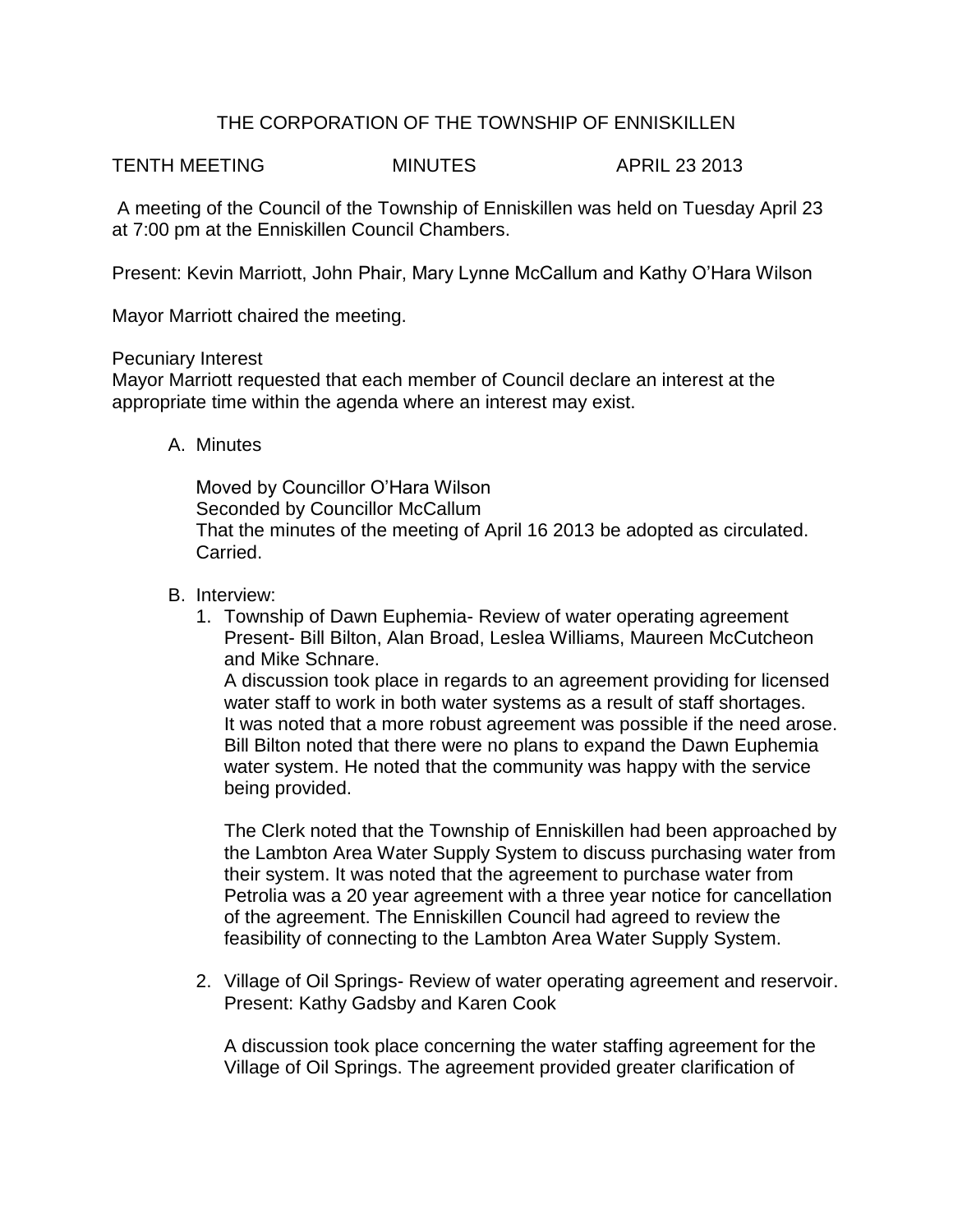Township and Village responsibilities and was linked to the Drinking Water Quality Management System.

A review was made of the reservoir operating costs for 2012. A discussion took place in regards to the capital repairs to be undertaken at the reservoir in 2013. It was noted that the replacement of the heating system would be reviewed in 2013.

Kathy Gadsby noted that there were no plans for expansion of the Oil Springs water system in 2013.

3. Town of Petrolia-

Present: Manny Baron, Mandi Pearson, Joe Adams and Dave Menzies Manny Baron reported that there had been a meeting with the Mayor and Clerk to discuss the changes in water rates in 2013. He noted that the Town had introduced the water rate increases to fund capital projects planned for the next five years. Mr. Baron requested that the Council make up the \$40,000 in lost revenue, due to the July start date for the water rate increase.

Mr. Baron reported on the operating expenses associated with Hillsdale Cemetery. He noted that the interest revenue from deposits would not be sufficient to offset the costs of the operations of the cemetery. Although changes had been made in the operations of the site to control costs the town anticipated a deficit of \$24,045 in 2013.

It was noted that the Township residents made up 30% of the burials at the site and that the annual grant should take this into consideration.

Mayor Marriott noted that the sale price of water was 13 cents higher to the Township than town residents. Mayor Marriott asked if the Town was prepared to discuss the sale price of water.

Manny Barron noted that the Town would look at anything.

Public Works-

Road- Mike Cumming was present noting that a request had been made by Charles Fairbanks to take some action to address the damage done by four wheel drive vehicles on Crooked Road.

Moved by Councillor McCallum Seconded by Councillor O'Hara Wilson That the discussion of Crooked Road be returned to Council on May 7 2013 with a report from the Road Superintendent. Carried.

The Road Superintendent noted that he would be short by 2,300 tons of gravel to cover the maintenance on the roads in 2013.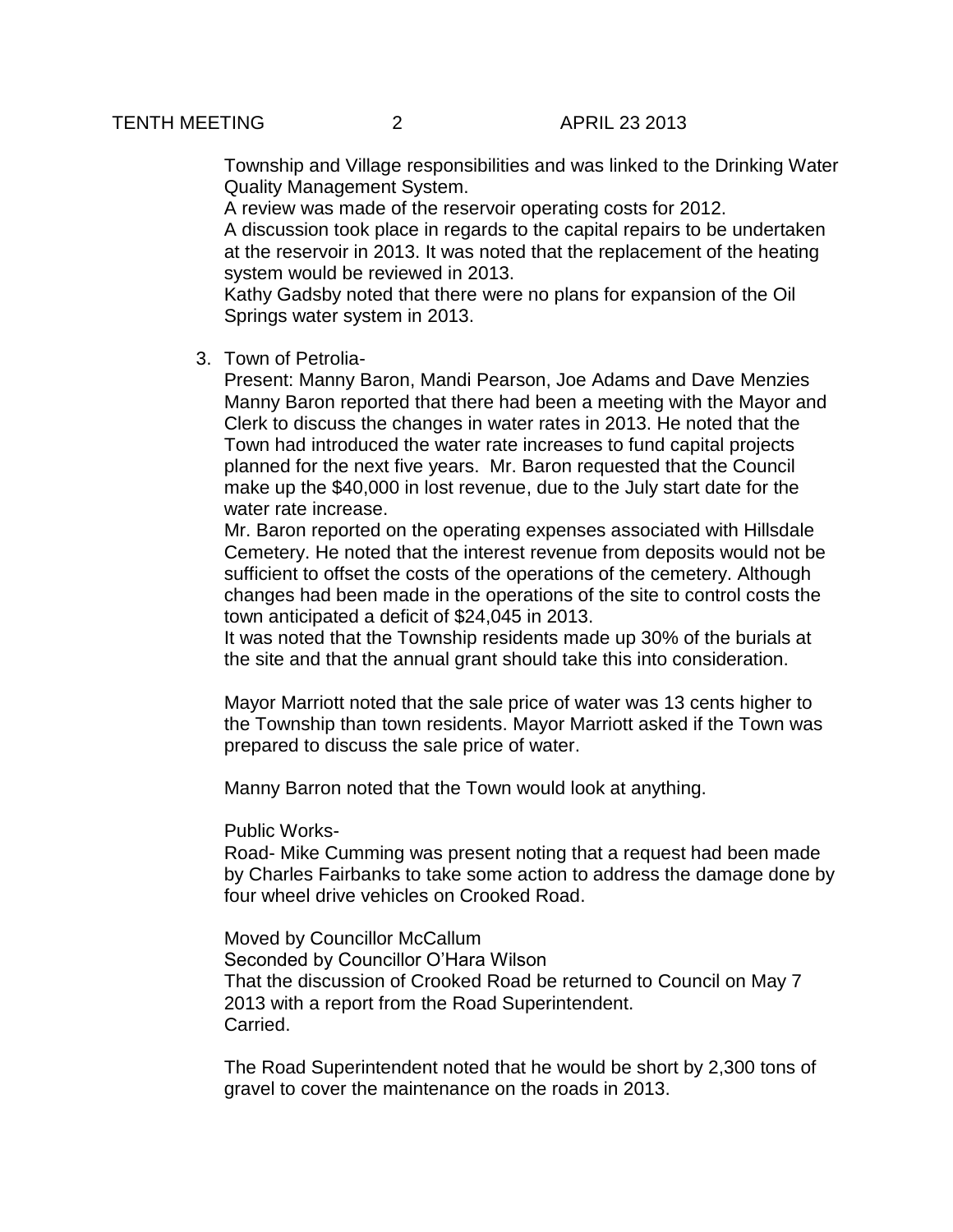The Road Superintendent noted that half load limits would be removed during May when road conditions improved.

Sewer-Oil City Lagoon update

Mike Young reported that the cost of placing alum in the sewage lagoon using boats would be \$3,500 to OCWA to place the alum and around \$7,000 for the alum delivered to the site. The use of a polymer additive would increase the cost. Mr. Young reported that the construction of an injection pump for alum at the pumping station would cost around \$25,000. He noted that there were few examples of the injection systems in the region.

An amendment would be required to the certificate of approval of the sewage system to permit the injection system.

Water-Memo re water account arrears

Moved by Councillor Phair Seconded by Councillor O'Hara Wilson That the water account arrears circulated in the memo be written off as uncollectable. Carried.

Drainage-

Ray Dobbin was present to discuss the request from Maurice Maw to spray the open portion of the Plympton Hunter Drain.

Moved by Councillor O'Hara Wilson Seconded by Councillor McCallum That the request for maintenance of the Plympton Hunter Drain be approved. Carried.

C. Meeting to Consider 9/10 Sideroad Drain 8:00 pm

Moved by Councillor O'Hara Wilson Seconded by Councillor Phair That the meeting to consider the 9/10 Sideroad Drain be opened. Carried.

Present: John Wilson, Pam Core and Bob MacNamara from Union Gas

Ray Dobbin noted that the report had been prepared as a result of a petition received from the Road Superintendent under Section 4 of the Drainage Act. Mr. Dobbin provided a history of the drain. He reported on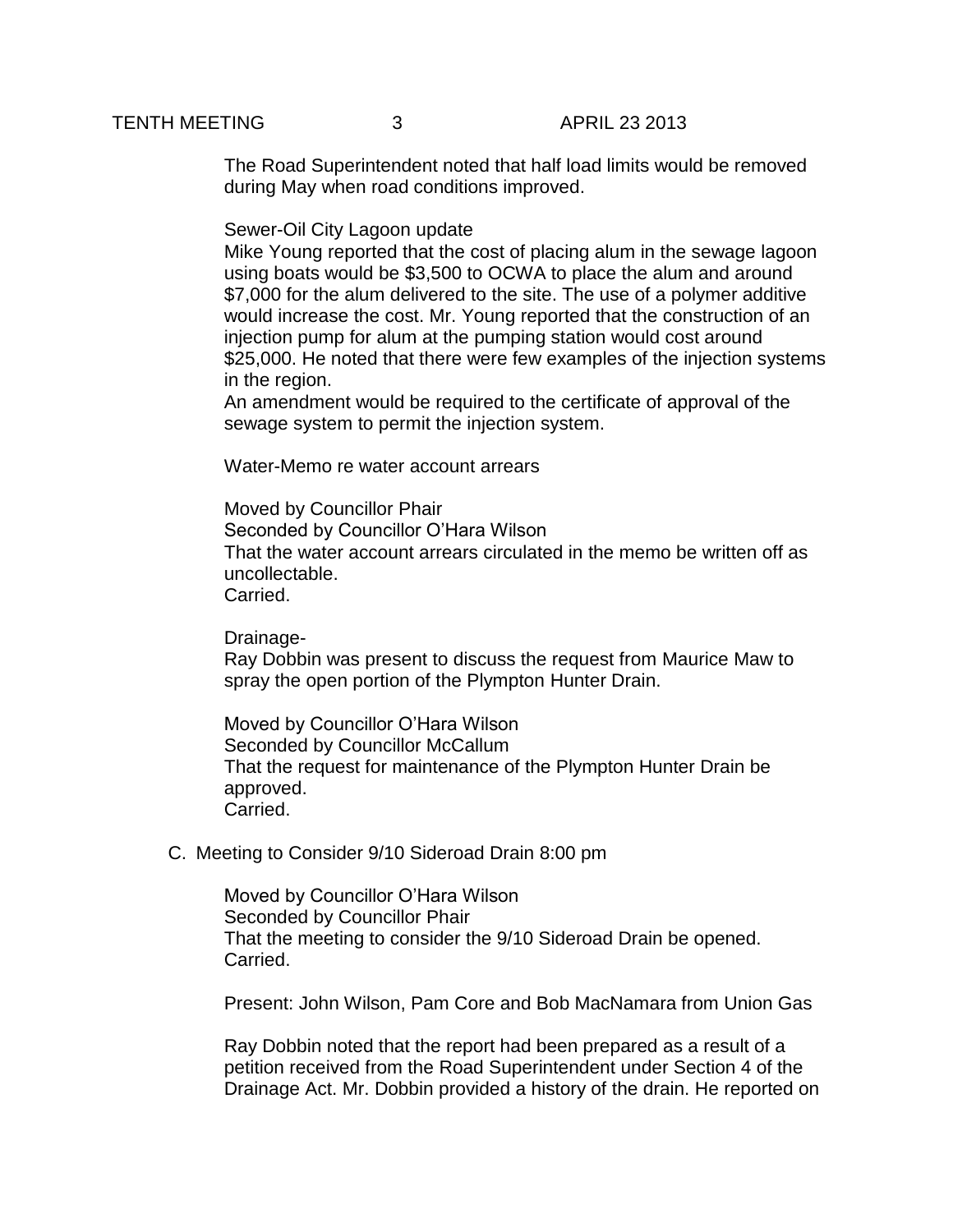the abandonment of the old drain and the location and design of the new drain.

The Engineer reported on discussions with Union Gas in regards to the positioning of a portion of the gas line in the road. It was noted that Union Gas was going to expose sections of their gas line which may change the location of a portion of the tile drain.

John Wilson noted that his land was drained to the east and there were hickenbottoms in place to direct water to the east.

The Engineer noted that the elevations of the land in that area had been checked and it flowed into the drainage area of the new drain.

Pam Core noted that she had no comments on the drain.

Moved by Councillor O'Hara Wilson Seconded by Councillor McCallum That first and second reading be given to Bylaw 40 of 2013 a bylaw to adopt the 9/10 Sideroad Drain. Carried.

The Engineer reviewed proposals for the supply of two culverts, one for the Richards Drain and the other for the 27 Sideroad Drain.

Moved by Councillor O'Hara Wilson Seconded by Councillor McCallum That the low tenders from ES Hubbell be accepted for culverts for the Richards Drain and the 27 Sideroad Drain. Carried.

- D. Review of 2013 Budget
- E. Correspondence for information
	- 1. Bingo Country- Notice of Application for new Class A bingo license
	- 2. Lambton Group Police Services Board Minutes
	- 3. Federation of Canadian Municipalities- communique April 12-13
	- 4. AMO- Interest Arbitration Bill
	- 5. County of Lambton- Spring Craft & Gift Show Meadowview
	- 6. Lambton Farm Safety Association Minutes March 18-13

Moved by Councillor Phair Seconded by Councillor O'Hara Wilson That correspondence items 1-6 be received and filed. Carried.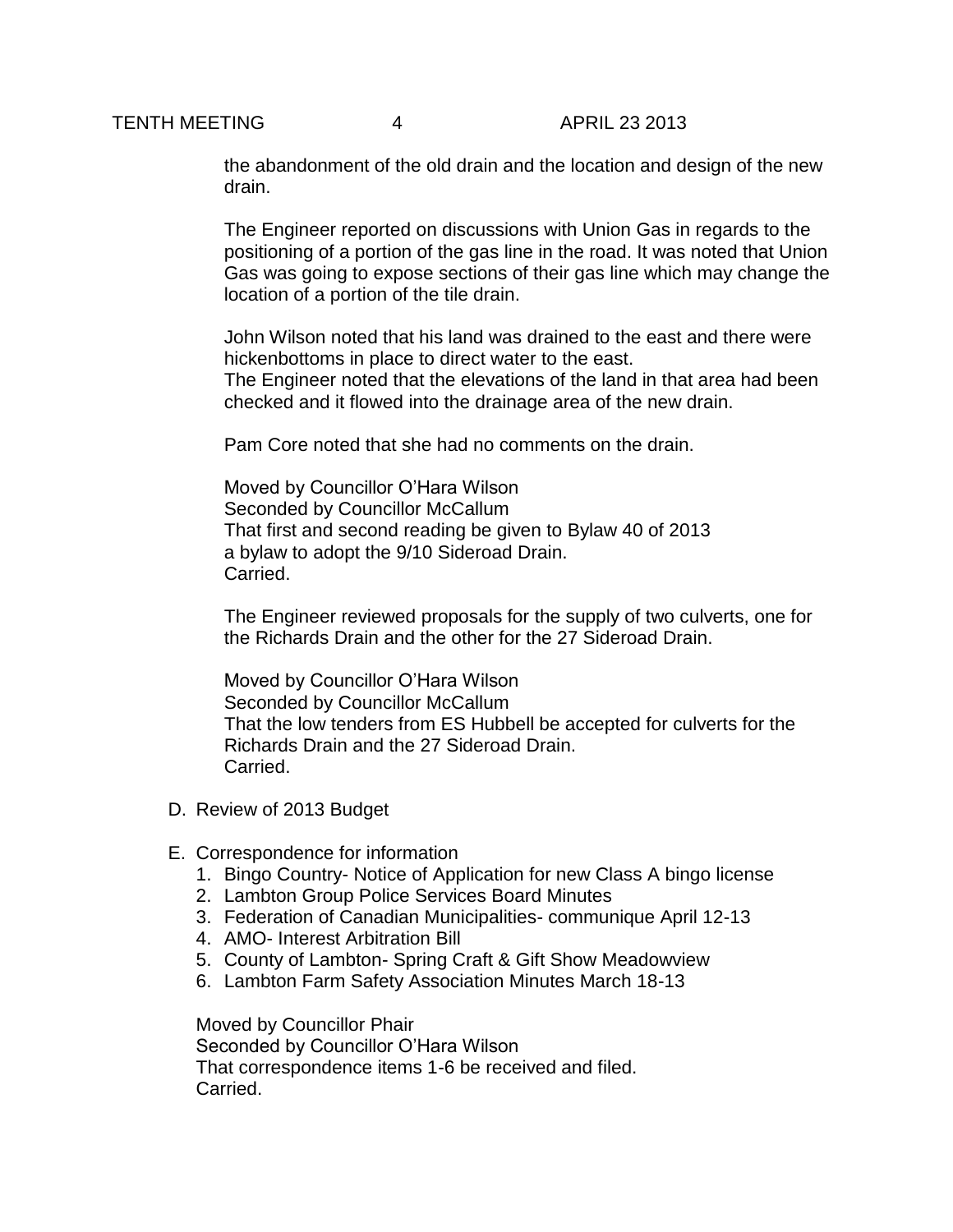## TENTH MEETING 5 APRIL 23 2013

- F. Correspondence requiring motions
	- 1. Resolution East Ferris –Suspend Feed in Tariff Programs

Moved by Councillor McCallum Seconded by Councillor O'Hara Wilson That the resolution of East Ferris requesting the suspension of the Feed in Tariff programs be supported. Carried.

2. Resolution Kincardine- Off Road Vehicle definition change to permit vehicles on highways

Moved by Councillor Phair Seconded by Councillor O'Hara Wilson That the resolution of Kincardine concerning off road vehicles be received and filed. Carried.

G. Accounts

Moved by Councillor O'Hara Wilson Seconded by Councillor McCallum That the accounts be paid as circulated: Cheque: 5816-5822-\$3,407.57 Cheque: 5823-5833-\$ 135,667.31 Carried.

- H. Bylaws
	- 1. Bylaw 30 of 2013 Budget Bylaw
	- 2. Bylaw 38 of 2013 Not A Willing Host to Industrial Wind Turbines  $3^{rd}$ reading
	- 3. Bylaw 39 of 2013 Confirmation Bylaw

Moved by Councillor O'Hara Wilson Seconded by Councillor Phair That first and second reading be given to Bylaw 39 of 2013. Carried.

Moved by Councillor McCallum Seconded by Councillor O'Hara Wilson That third and final reading be given to Bylaws 38 and 39 of 2013. Carried.

A review was undertaken of the 2013 operating and capital budgets.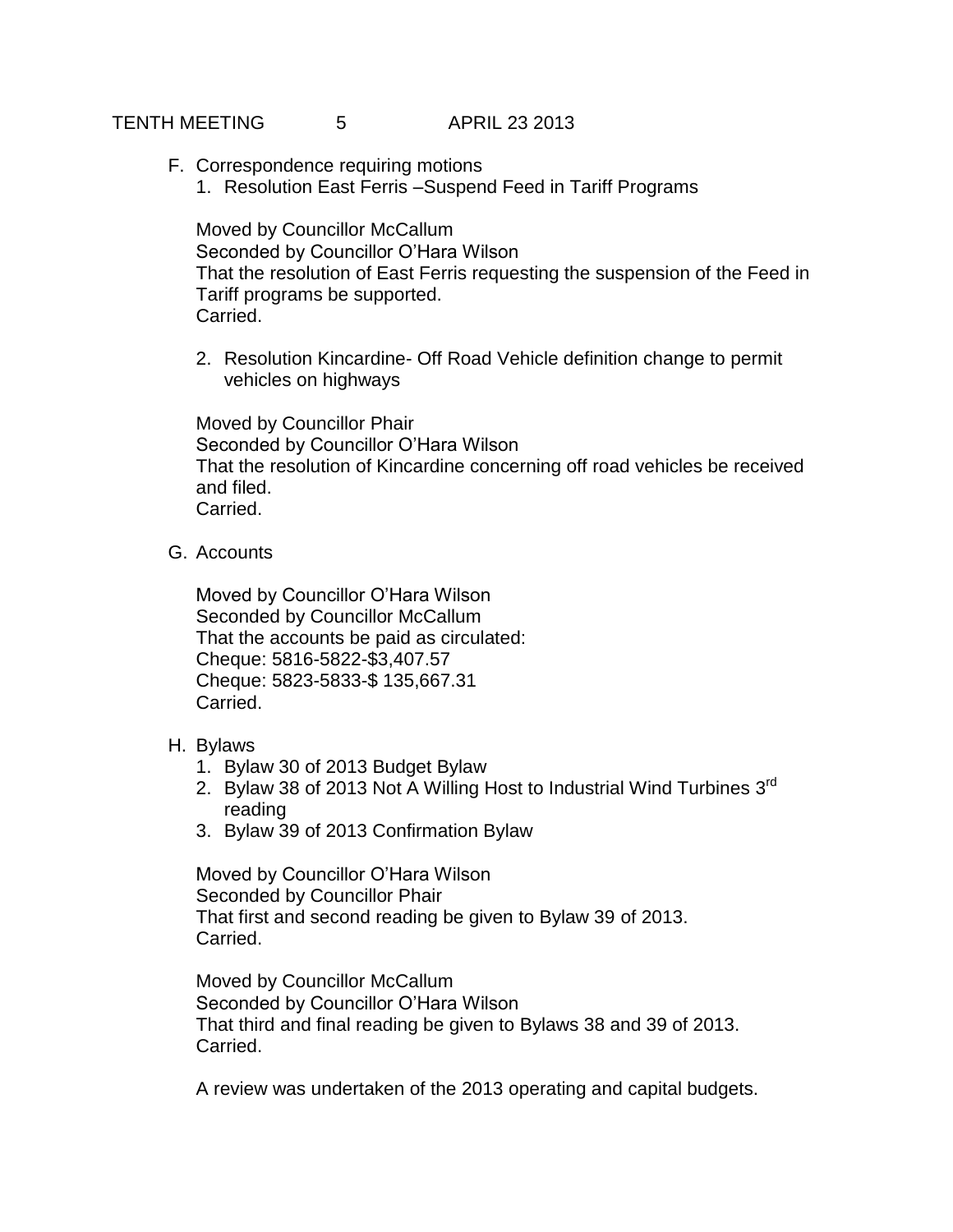TENTH MEETING 6 APRIL 23 2013

A review was undertaken to the water operating budget for 2013. The clerk was requested to provide additional information on the maintenance costs for the water vehicles. It was noted that the budget amounts for locates and advertising be removed from the budget.

A discussion took place concerning the request from the Town of Petrolia to increase funding for the Hillsdale Cemetery. The clerk was requested to return the budget for the next meeting.

- I. Other Business
	- 1. Memo Concerning Liquor Licensing

A discussion took place concerning a vote of the electorate concerning the sale of liquor within the municipality.

- 2. Township of Wainfleet- changes to site rules for energy projects
- 3. Shiloh Centre furnace The Clerk noted that the furnace at the Shiloh Centre had failed a recent inspection and would require replacement. The Clerk was requested to invite local residents to a council meeting to discuss the matter.

Councillor O'Hara Wilson reported on the Oil City Cemetery. She noted that a sign would need to be installed to designate the scattering area. A garbage can would need to be installed. She noted that a cement pad would need to be installed to position the model church.

Moved by Councillor O'Hara Wilson Seconded by Councillor McCallum That the minutes of the Oil City Cemetery Board be received and filed. Carried.

A discussion took place concerning the decoration service to take place on June 16 2013 at 1:00 pm at the Oil City Cemetery.

Correspondence concerning the emergency preparedness week was circulated to Council.

A presentation would be made to Council by a County staff member in regards to assistance in revenue generation.

Councillor Phair reported on a meeting that had been requested by RP Global concerning a new wind energy project to take place east of Oil Springs. The project was to include the construction of 60 wind turbines from Oil Springs Line south to Bentpath Line in Dawn-Euphemia.